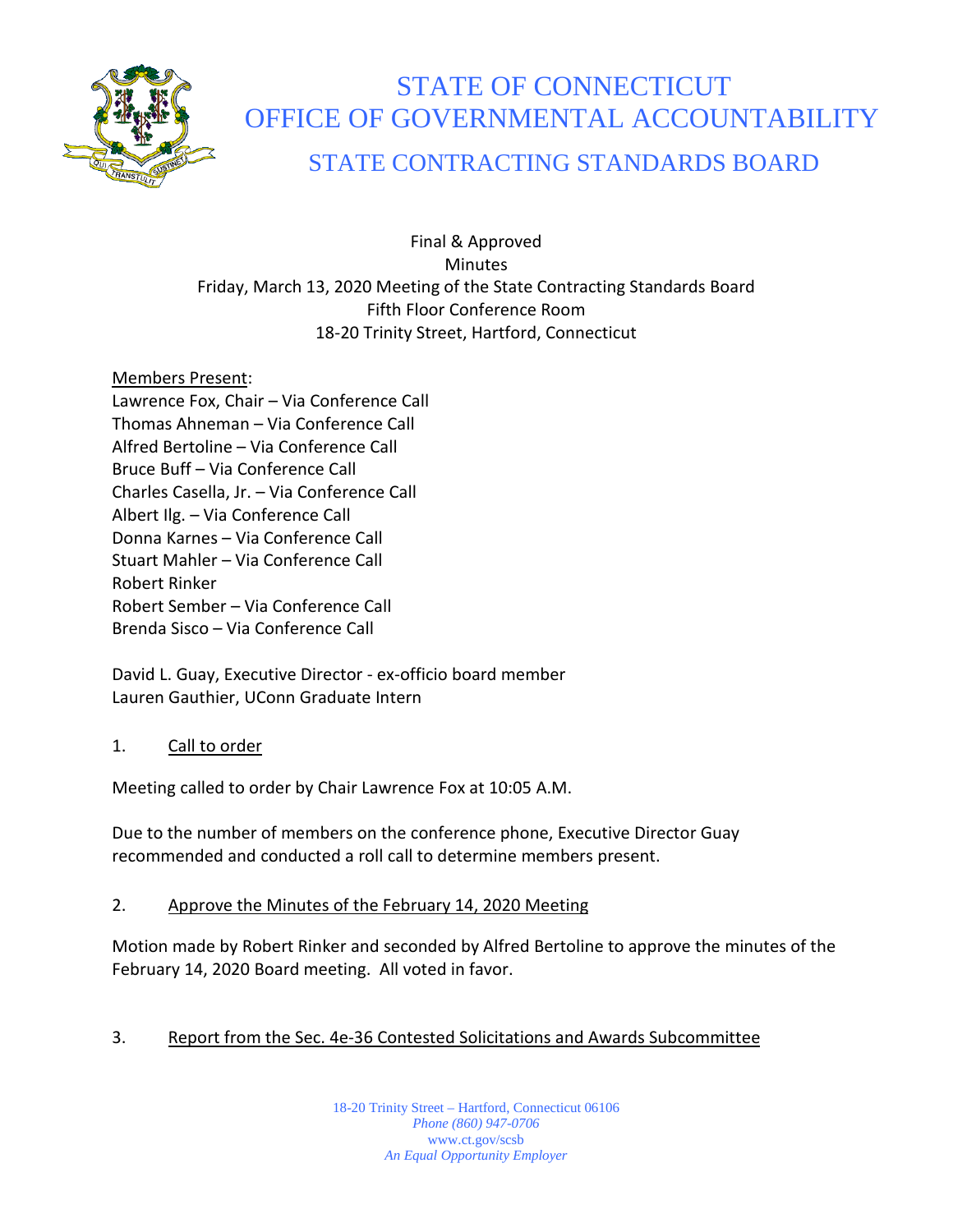2

Subcommittee Chair Robert Rinker reported that on February 13, 2020, the Board received a contest from Conduent State Healthcare, LLC (Conduent) regarding the Department of Social Services' (DSS) Request for Proposal (RFP) HBPO RFP 07022019. The RFP was for healthcare business processing for DSS.

Conduent's contest is based upon its belief that there were objective errors in the scoring of its response to the RFP. Conduent believes these scoring errors are procedural errors as described in C.G.S. Section 4e-36. Conduent in its contest requested that the proposals be rescored and the award be reconsidered in light of these errors.

On February 17, 2020, David transmitted Conduent's contest to DSS. David followed up with DSS for a written response.

On March 3, 2020, DSS responded to the contest by letter to David. DSS stated, in part, "While Conduent has asserted several elements as the basis for their appeal and contest, the validation of the flaw in the scoring of references is enough for the Department to reconsider the results of the HBPO RFP evaluation." DSS further stated in its letter to Mr. Guay, "In this particular case, we have decided that it is in the best interests of the state and all of the respondents to this RFP, to reconstitute a new evaluation team and to re-evaluate and score each of the proposals." Their response served as the basis to engage Conduent in further communication to seek a mutually agreeable resolution.

On March 4, 2020, a mutually agreeable resolution was reached which then served as the basis for a decision to be issued by the 4e-36 Contested Solicitation and Awards Subcommittee.

On March 5, 2020, the subcommittee met and voted that the Department of Social Services shall rescore the Request for Proposal HBPO RFP 07022019 with the appropriate evaluators and that the respondents to the RFP may update their references.

I would like to thank David for his great work in reaching a resolution in this contest, and the time and effort the subcommittee members Stu Mahler and Bruce Buff put into this case. I also appreciated that DSS and Conduent were open to resolving the issue related to the scoring issues. I also appreciate that DSS is going to look into its evaluation procedures to hopefully avoid such a situation from occurring in future RFPs.

- 4. Work Group Reports
	- a. Report from Audit Work Group

Audit Work Group Chair Thomas Ahneman reported that the Audit Work Group met this morning.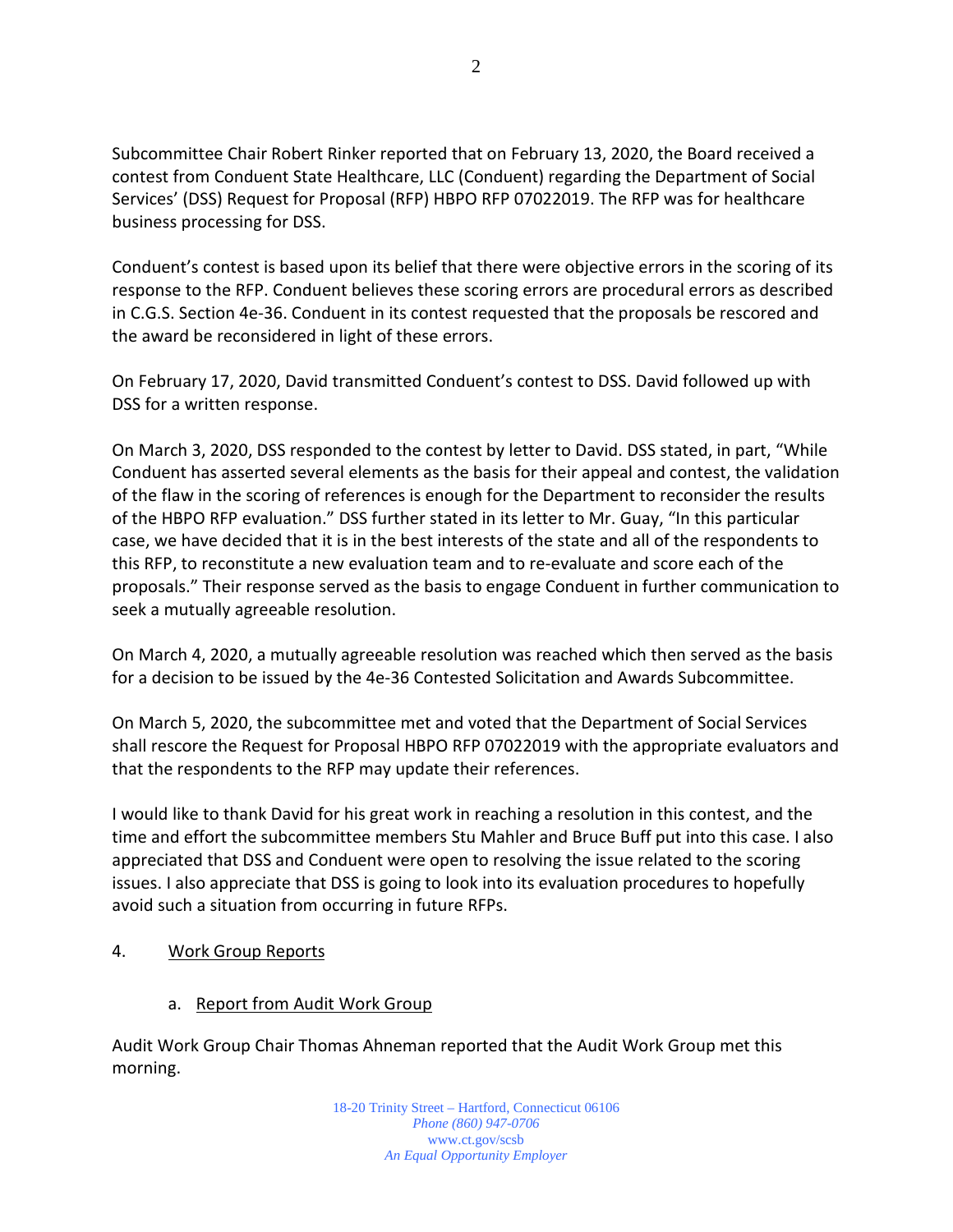Mr. Ahneman forwarded the Audit Work Group request for the Board to communicate to agencies the need to complete a Cost-Benefit-Analysis or Cost-Effectiveness-Evaluations on Department of Administrative Services Master Contracts as it relates to the Agency.

Mr. Ahneman reported that the Audit Work Group reviewed five-draft compliance report and voted three to be forwarded to the Board for acceptance. Two draft compliance reports were tabled for further information.

The Work Group members selected FY 19 agencies for their review.

- 1. Thomas Ahneman Connecticut Agricultural Experiment Station
- 2. Thomas Ahneman Department of Administrative Services Bureau of Enterprise

Systems and Technology

- 3. Stuart Mahler Department of Emergency Services and Public Protection
- 4. Thomas Ahneman Department of Energy and Environmental Protection
- 5. Robert Rinker Office of Health Strategy
- 6. Alfred Bertoline Office of Policy and Management
- 7. Robert Sember Department of Public Health
- 8. Jean Morningstar Department of Insurance
- 9. Jean Morningstar Department of Labor
- 10. Robert Rinker Division of Criminal Justice
- 11. Robert Sember Department of Rehabilitation Services
- 12. Alfred Bertoline Department of Revenue Services
- 13. Robert Rinker Workers' Compensation Commission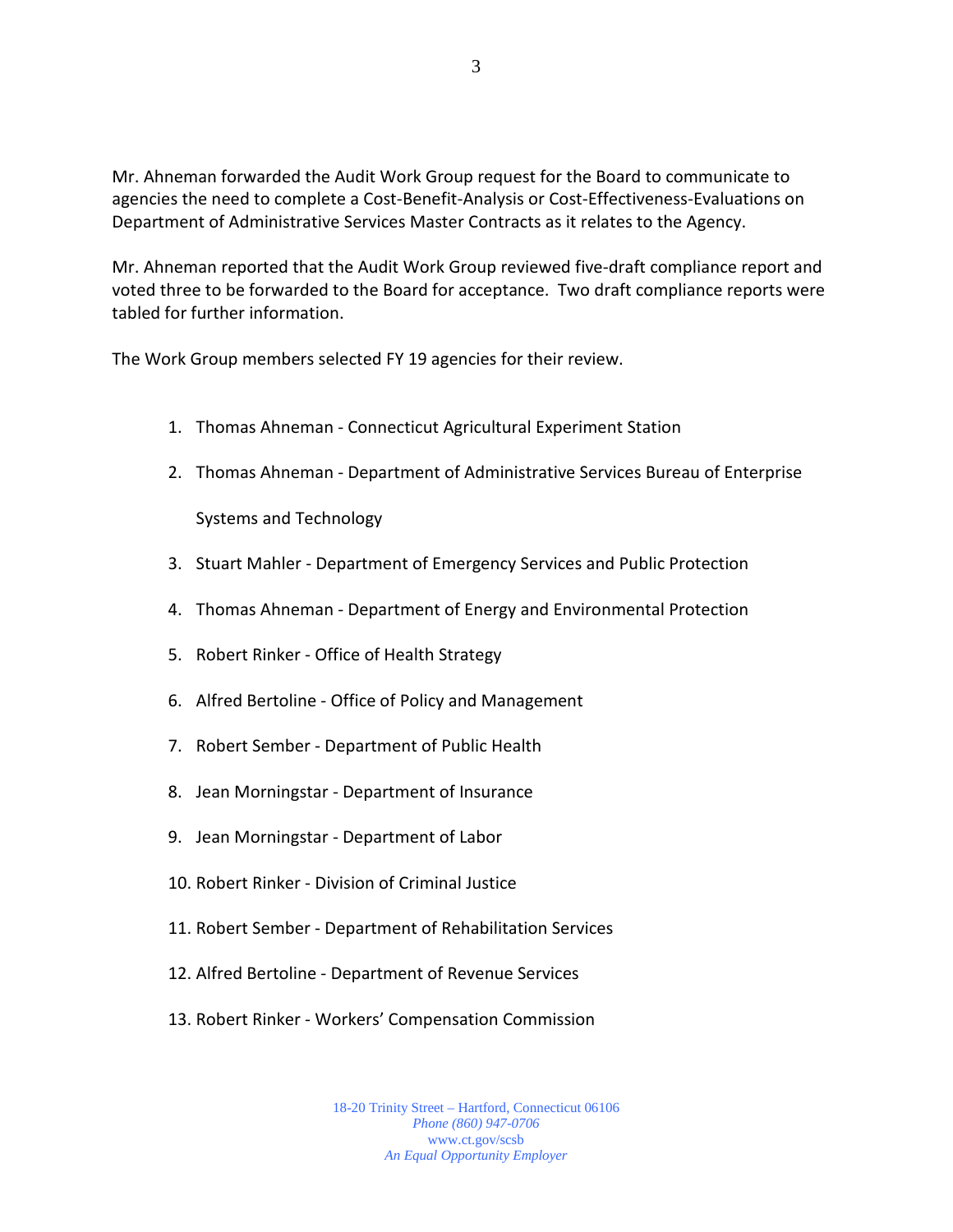#### b. Data Analysis Work Group

Chair Fox congratulated Bob Sember on his volunteering and appointment to the Data Analysis Work Group.

Data Analysis Work Group Chair Alfred Bertoline reported that he had Executive Director Guay communicate with Kim Kennison as a follow-up to our January 20, 2020 meeting with OPM requesting:

- 1. Waiver approvals
	- a. Present the postings and changes to the State Contracting Portal for all waivers approved
	- b. Copy of the report due January 15, 2020 listing waiver requests received and justification therefor in accordance with section 11-4a
- 2. A copy Agencies 3-year procurement plans indicating all services and programs to be contracted including whether such procurements shall be based on competitive negotiation.

Ms. Kennison responded back with the website link for the Waiver reports. Ms. Kennison responded that the procurement plans, as discussed at the last meeting on January  $20<sup>th</sup>$ , that OPM is delayed in reviewing procurement plans due to a staff vacancy. She reminded that her top priority is to manage the daily requisition process and to fill the position.

As they make progress on posting the procurement plans, they will be sure to keep the Board updated.

Chair Bertoline will hold a Data Analysis Work Group meeting after the Board meeting on May 8, 2020.

#### 5. Report of Special Committee on Dillon Stadium contracts

Executive Director Guay reported the Committee last met in the afternoon of January 10, 2020 with AAG Gary Hawes. A list of questions appropriate for legal counsel was provided to AAG Hawes for his review. A teleconference call is scheduled for Tuesday, March 17, 2020 at 10:00 A.M.

#### 6. Review of March 2, 2020 Appropriations Committee Testimony

Executive Director Guay reported on the Testimony provided to the Appropriations Committee General Government Subcommittee on March 2, 2020. Mr. Guay thanked all the Board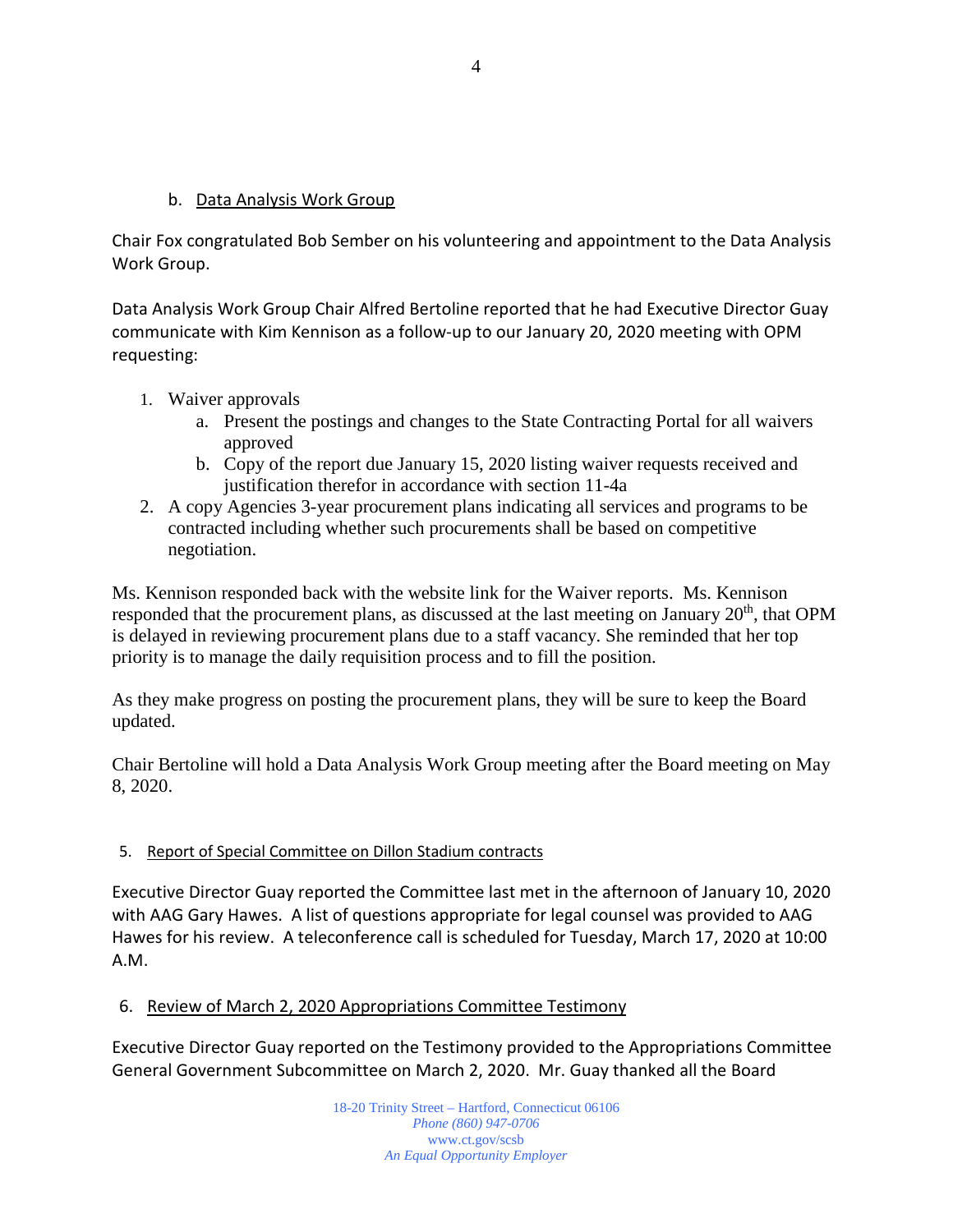members who attended; Alfred Bertoline, Bruce Buff, Albert Ilg, Robert Rinker, Bob Sember and UConn Graduate Intern Lauren Gauthier.

The Appropriations Subcommittee was provided responses to the questions raised from Chair Fox's testimony of February 13, 2020. (See attached)

#### 7. Other Business

Executive Director Guay raised with the Board the petition letter just received from Travis Woodward, PE and President of the CSEA SEIU Local 2001 P-4 Council, a bargaining unit of which includes engineers, scientists, and information technology professionals. Mr. Woodward's letter alerts to a possible violation of the provisions of C.G.S. Sec. 4e-16 by the Department of Transportation and petitions the Board for review.

Motion made Robert Rinker and seconded by Alfred Bertoline to refer the petition to the Section 4e-16 Privatization Contract Committee for review.

Voting in favor: Lawrence Fox, Chair Alfred Bertoline Bruce Buff Charles Casella, Jr. Albert Ilg Donna Karnes Stuart Mahler Robert Rinker Robert Sember Brenda Sisco

Voting no: Thomas Ahneman

No abstentions

Motioned passed 10-1 with no abstentions.

Stuart Mahler asked Chair Fox about the Governor's appointment to the remaining empty position. Chair Fox had no update.

Executive Director Guay along with Albert Ilg informed the Board of upcoming interviews for the next University of Connecticut Graduate Intern.